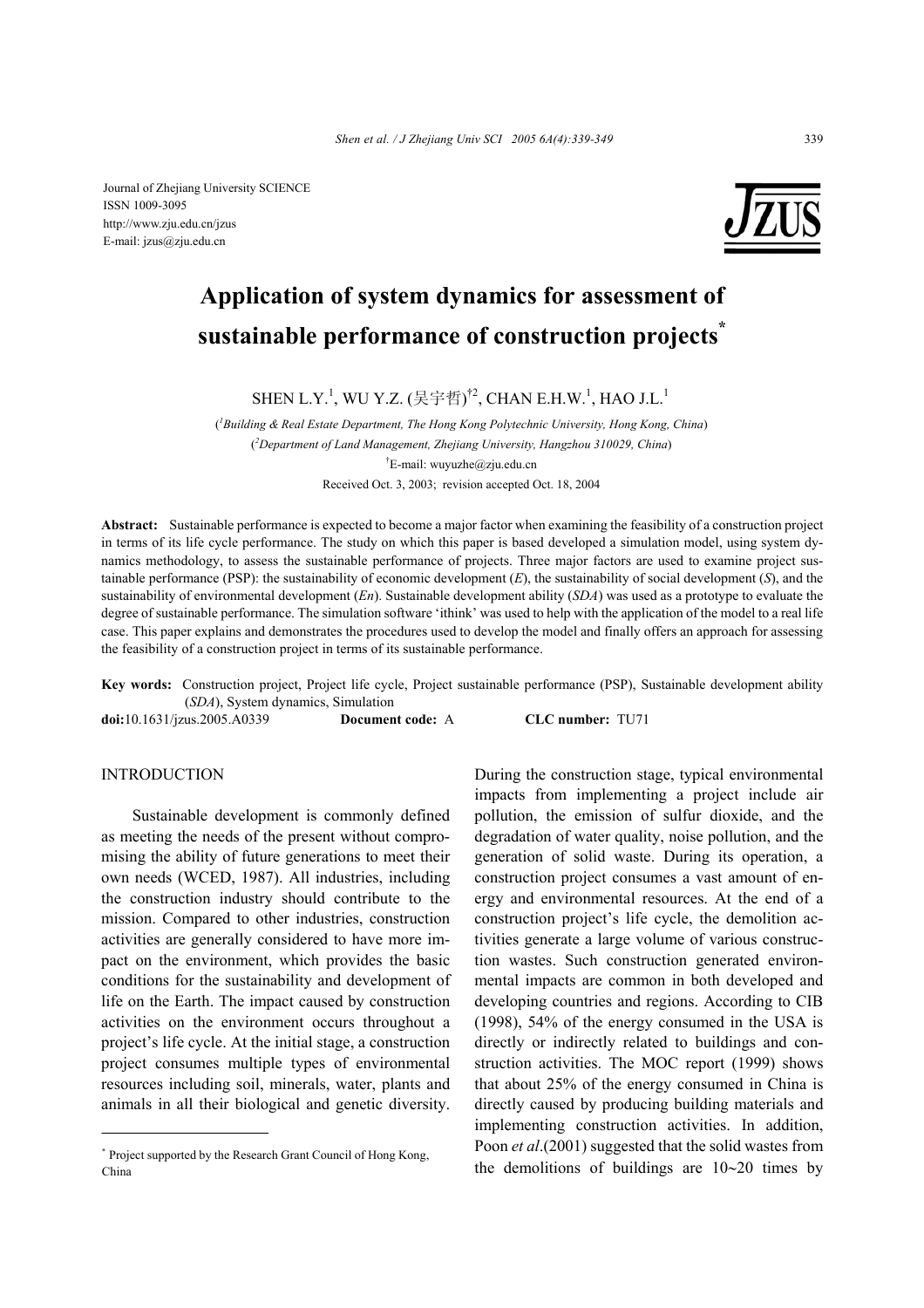weight as much as the wastes generated from the construction of new buildings. The considerable impact from construction activities on the environment shows potential of making significant contribution to protecting the environment and attainting sustainable development by properly implementing a construction project.

Research had been conducted to determine a properly implemented construction project's contribution to sustainable development. Hill and Bowen (1997) introduced a framework of key principles of sustainable construction for enabling construction activities to contribute to sustainable development. The major components of the framework include project environmental assessment, environmental policy, organizational structure, and environmental management program and external/internal audit of environmental performance. According to CIB (1999), the paradigm for assessing the feasibility of construction projects is extended from the traditional feasibility study approach, which focuses mainly on cost, time and quality, to integrating resource consumption and environmental impacts within a global contour. In addition, there are some other studies presenting various methods for promoting environmental management and enabling better sustainability in implementing construction projects across their life cycle (Brochner *et al*., 1999; Heerwagen, 2000; Tam *et al*., 2002; Wyatt, 1994).

In further search for ways to improve the contribution of construction projects to sustainable development, Shen *et al*.(2002) developed a model for assessing the sustainable performance of a construction project. By using this model, the sustainable development value (*SDV*) and sustainable development ability (*SDA*) in implementing a construction project in its life cycle can be quantified through calculations. *SDA* is used to measure the contribution of a project to the attainment of sustainable development, and is recommended as a major criterion for examining the feasibility of a project. It is suggested that using *SDA* for analyzing the feasibility of a construction project is more acceptable than the traditional feasibility study method. However, a major limitation in using the *SDA* model is that it does not consider the impacts of various dynamic factors on project performance through a project life cycle. In fact, a construction project's development is a dynamic process. Love *et al*.(2002) presented a model demonstrating that there are various dynamic factors affecting project performance. It is considered that the effectiveness of project feasibility study cannot be assured without considering the impacts of dynamic factors. This paper extends the *SDA* model by Shen *et al*.(2002) to a dynamic *SDA* model that can incorporate the impacts of dynamic factors. Dynamic systems methodology was used as a tool for establishing the *SDA* dynamic prototype in this study.

# DYNAMIC FACTORS AFFECTING PROJECT SUSTAINABLE PERFORMANCE

Sidwell (1990) suggested that construction projects follow a life cycle that is goal oriented but subject to the impact of various dynamics. Ford (1995) contended that the difficulties of performing and managing construction business activities are due to the fact that construction projects are technically complicated and interact with a large number of dynamic, social, and environmental factors. EI-Rayes and Moselhi (1999) considered a construction project as a dynamic system and investigated the approach of optimizing project performance by using a dynamic programming technique. Adeli and Karim (1997) developed a neural dynamics model to identify solutions for optimizing the time-cost performance in implementing a construction project. Love *et al*.(2002) suggested a conceptual framework for helping to understand the dynamics that affects construction project performance. In the framework, dynamic factors affecting project performance are classified into attended dynamics and unattended dynamics. Both attended and unattended dynamics are considered as having either a positive or negative impact on project performance. The study concluded that more management effort should be devoted to finding ways for mitigating the negative impact of dynamic factors.

Project performance traditionally refers to the outcomes of construction cost, construction time, and construction quality; the identification of dynamic factors in the existing studies mainly concerns these three aspects. When the contents of project performance are extended to incorporating project sustainable performance, factors affecting project performance need to be reviewed. As it is to be measured by the contribution of the construction project concerned, to attain sustainable development, factors affecting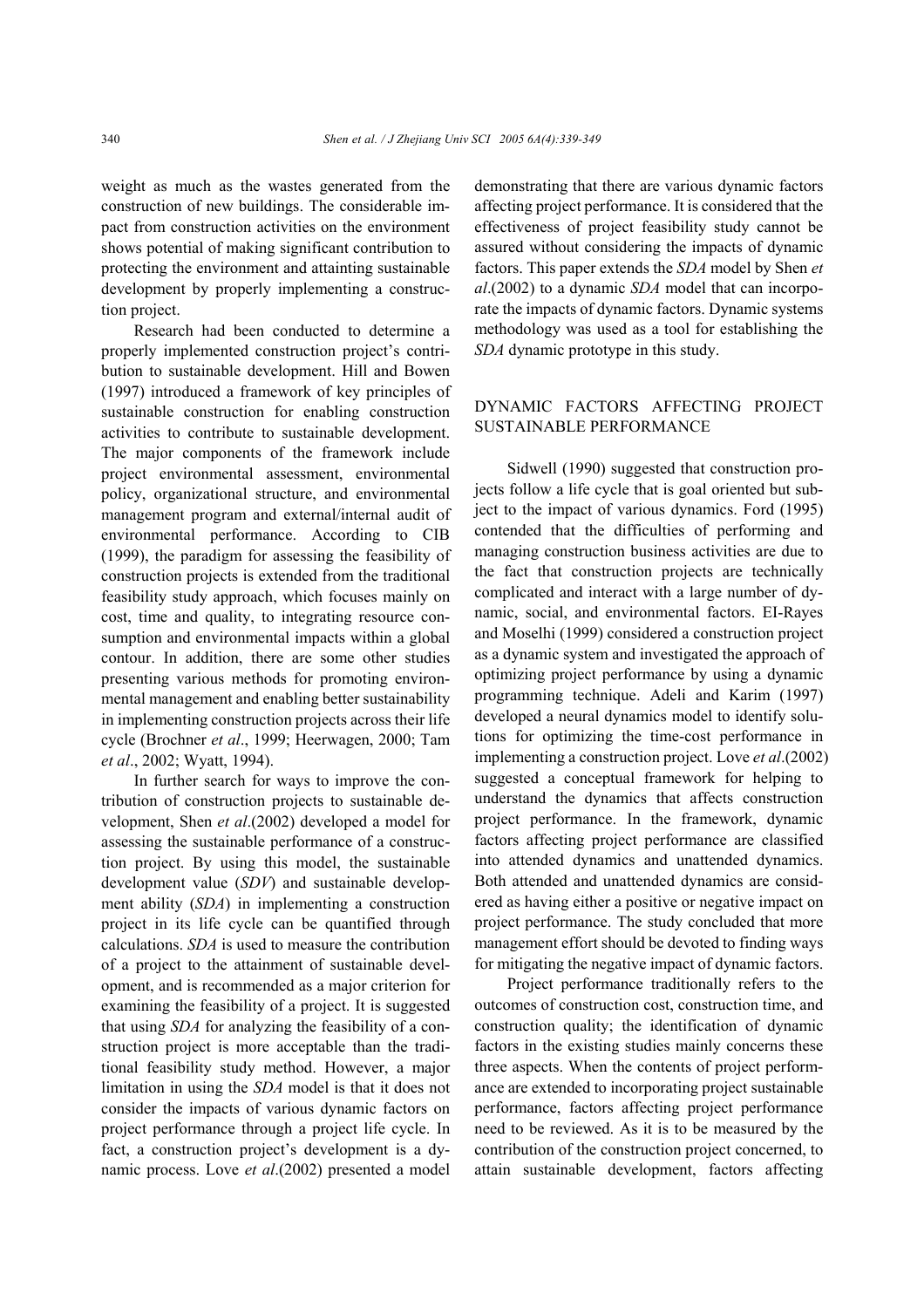project sustainable performance can be identified through examining the attributes to which a construction project contributes for attaining sustainable development. According to the general principle of sustainable development, there are three contributors to sustainable development; these are the sustainability of economic development (*E*), the sustainability of social development (*S*), and the sustainability of environmental development (*En*) (WCED, 1987). These three contributors are used in this study to examine the sustainable performance of a construction project.

During implementation of a construction project, the performance of the three attributes, *E*, *S*, and *En*, are affected by various factors at different stages across its life cycle. In a typical classification, the life cycle of a construction project is divided into five stages, which are inception stage, construction stage, commission stage, operation stage, and demolition stage (Shen *et al*., 2002). Some studies have examined the factors affecting *E*, *S* and *En* at different stages of a project (Hill and Bowen, 1997; Shen *et al*., 2002). By referring to such studies, a list of dynamic factors affecting project sustainable performance can be identified; these factors are shown in Table 1.

# FORMULATING A DYNAMIC SUSTAINABLE DEVELOPMENT ABILITY (SDA) PROTOTYPE USING SYSTEM DYNAMICS

System dynamics is widely used to gain understanding of a system with complex, dynamic and nonlinearly interacting variables. Existing studies presented examples of applying system dynamics method for identifying solutions for improving construction project management effectiveness. Love *et*  *al*.(2002) presented a framework using system dynamics for dealing with dynamic feedbacks in managing complex projects. Ford (1995) identified various dynamic factors affecting project development process, which provide useful reference for improving the effectiveness of project development by properly responding to those major factors.

By using system dynamics method, Pena-More and Li (1999) introduced a dynamic planning procedure for implementing design-and-build type construction projects. This procedure enables a dynamic plan that incorporates dynamic feedbacks and responds accordingly to the impacts of various dynamics. Chritamara *et al*.(2002) developed a model by using system dynamics principles for evaluating project management procedures, with application of the model being aimed at mitigating time and cost overruns. System dynamics approach was used as a typical simulation technique for evaluating the decision-making performance. Dolol and Jaafarl (2002) used system dynamics approach as a simulation tool to establish the baseline value of a construction project. This approach provides an alternative method for optimizing investment decisions when project performance is assessed across the project life cycle.

By applying the *SDA* model developed by Shen *et al*.(2002), the contribution of a construction project to the attainment of sustainable development can be measured by the three attributes: *E*, *S*, and *En*. The model is described as follows:

$$
\begin{cases}\nSDV(t) = f(E(t), S(t), En(t)) \\
SDA(t) = \int_0^t SDV(t)dt\n\end{cases}
$$
\n(1)

| Project stage | E(t)                      | S(t)                                    | En(t)                            |
|---------------|---------------------------|-----------------------------------------|----------------------------------|
| Inception     | Budget; Investment;       | Protection of cropland; Public safety;  | Assessment of environment:       |
|               | Local economy; $\dots$    | Housing policy; $\dots$                 | Bio-diversity; Land pollution;   |
| Construction  | Capital; Cost;            | Employment; Working safety;             | Building materials; Pollution;   |
|               | Profit: $\dots$           | Energy resources;                       | Waste; $\dots$                   |
| Commission    | Marketing; Profit;        | Community communication;                | Virescence; Paperless advertise- |
|               | Finance;                  | Transport to site; Internal decoration; | ment; Decoration materials;      |
| Operation     | Cash flow; Salary;        | Employment; Provision of product;       | Pollution: Toxicoids:            |
|               | Maintenance cost;         | Working health;                         | Ecology regeneration;            |
| Demolish      | Compensation; Labor cost; | Public safety; Operation safety;        | Waste; Toxicant;                 |
|               | Remains value;            | Land re-assortment;                     | Recycle materials;               |

**Table 1 Major variables affecting** *SDA* **of a construction project**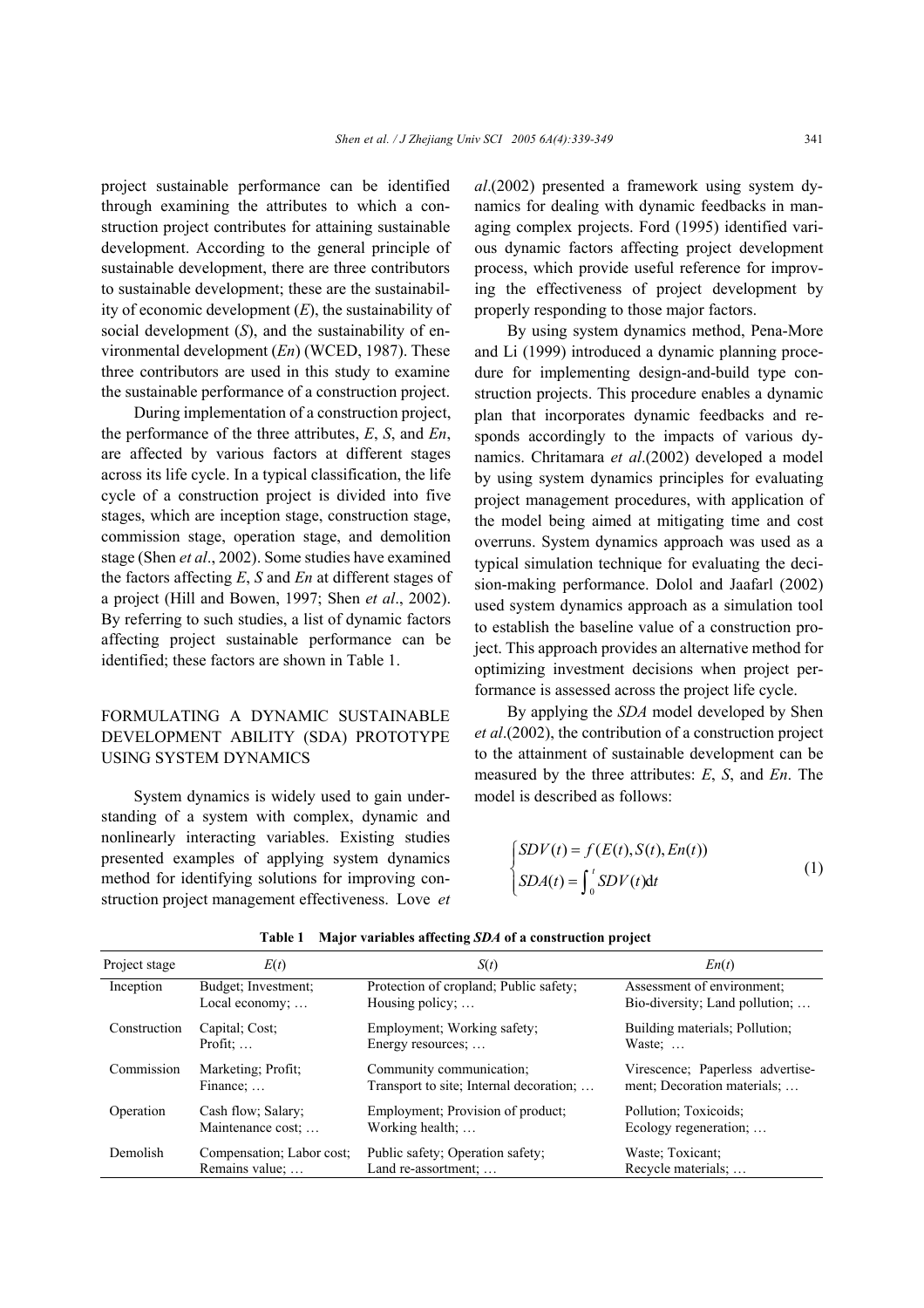where  $E(t)$ ,  $S(t)$  and  $En(t)$  denote respectively the contribution of developing a construction project to the three sustainable development contributors, namely, economic development, social development, and environmental development. These three parameters are defined as deterministic functions with time by considering that the relations between values of the parameters and time can be established across a project's life cycle.

However, the functions  $E(t)$ ,  $S(t)$  and  $En(t)$ should not be considered as deterministic as the relationships between the performance of the parameters and time are uncertain due to the impacts of dynamic factors. Therefore, the application of the *SDA* model has limited effect. To go around this weakness, system dynamics is used to simulate the impacts of uncertain factors on the value of the three sustainable development attributes.

System dynamics has four elements defined within the system: (a) stock; (b) flow; (c) converter; and (d) connector, as shown in Fig.1 (HPS, 1997; Mohapatra, 1994). A stock collects all those in-flows and also serves as the source from where out-flows come. A flow serves as a vehicle to deliver information to or drain information from the stock. The value of a flow can be positive or negative. A positive flow is an in-flow and will filling in the stock, and a negative flow is an out-flow draining the stock. A convertor has a utilitarian role in selecting proper values and functions of parameters in the model. The connector is an information transmitter connecting elements. A more complex system has more connectors.



**Fig.1 A model of system dynamics approach** 

In Fig.1, the volume of stock will change at different time points as both in-flows and out-flows will be generated when time goes on. The relationship between the stock and flow are established as follows:

$$
Stock(t) = Stock(t - dt) + (Flow)dt
$$
 (2)

and

$$
Stock = \int (Flow)dt
$$
 (3)

For assessing the sustainable performance of a construction project by using system dynamics approach, the measure *SDA* is considered as a stock, and an impact from dynamic factors on the value of *SDA* can be considered as a flow. Therefore, an increase or decrease of the parameters  $E(t)$ ,  $S(t)$  and  $En(t)$  discussed above can be considered as the flows to *SDA*. For example, when a project brings economic gain, namely, an increase in  $E(t)$ , a positive impact on the value of *SDA* is received. This will produce an in-flow to the stock, and the volume of *SDA* will increase. An increase in *SDA* indicates that a positive contribution to attainment of sustainable development is received. On the other hand, *SDA* will decrease if an out-flow occurs, indicating negative impact on the attainment of sustainable development is received. This may be due to the fact that environmental pollution is induced in implementing a project. A convertor is employed to define the level of influence of each flow on the stock *SDA*, or the way in which the flow influences the value *SDA*. To simplify the analytical process, the calculation of the value *SDA* is proposed as a weighted value between the three dynamic attributes  $E(t)$ ,  $S(t)$  and  $En(t)$ , which can be written as the following dynamic model:

$$
\begin{cases}\nSDA(t) = \int_0^t W_E(t) I_E(t) dt + \int_0^t W_S(t) I_S(t) dt \\
+ \int_0^t W_{En}(t) I_{En}(t) dt \\
W_E(t) + W_S(t) + W_{En}(t) = 1 \\
I_E, I_S, I_{En} \in [-100, 100]\n\end{cases}
$$
\n(4)

where  $E(t)$ ,  $S(t)$  and  $En(t)$  denote respectively the dynamic functions of generating economic impact, social impact and environmental impact from implementing a construction project. The values of the variables  $I_E$ ,  $I_S$  and  $I_{En}$  are defined as relative measures within the interval  $[-100, 100]$ . Variables  $W_E$ ,  $W_S$  and *WEn* denote respectively the weights of economic impact, social impact and environmental impact on *SDA*. By applying these parameters to the model defined in Fig.1, a prototype model of *SDA* using system dynamics method can be developed as shown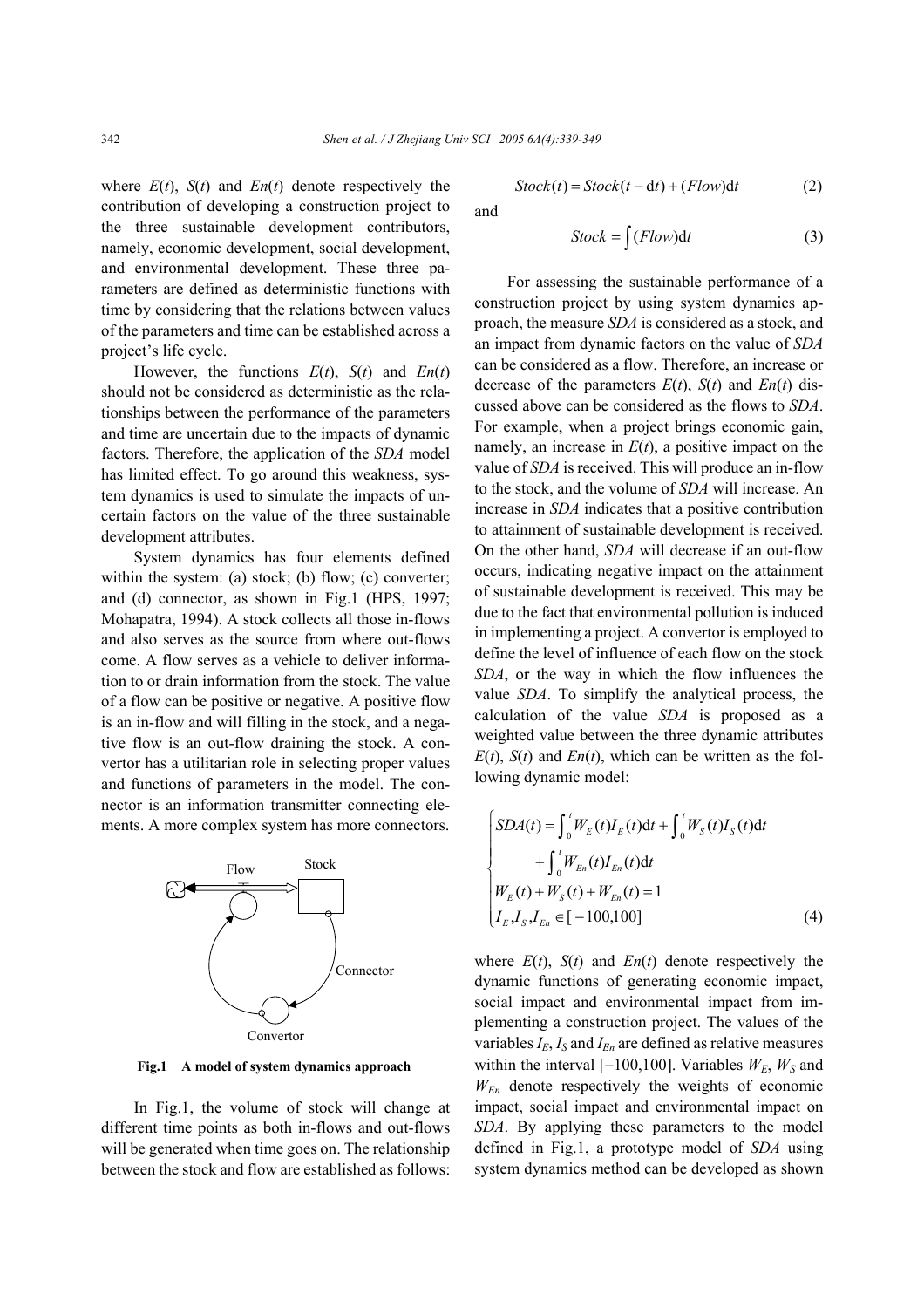in Fig.2.

In Fig.2, the stock (*SDA*) collects three types of flows, namely, economic impacts  $(I_E)$ , social impacts  $(I<sub>S</sub>)$  and environmental impacts  $(I<sub>En</sub>)$ . The three convertors ( $W_E$ ,  $W_S$  and  $W_{En}$ ) can adjust the volume of the three types of flows. This adjustment implies that efforts can be devoted to improve  $I_E$ ,  $I_S$  and  $I_{En}$ . It is noticed that feedback loops exist from the stock *SDA* to the three attributing factors (economic factor, social factor and environmental factor), and from *SDA* to three flows  $I_E$ ,  $I_S$  and  $I_{En}$ . The feedback loops are used to indicate that whilst *SDA* is determined by the three flows, the volume of *SDA* will also influence the flows in return. For example, when *SDA* is large, the flows can be adjusted by a reduction from the three flows. Thus the values of  $I_E$ ,  $I_S$  and  $I_{En}$  are changeable by applying adjustment measures (i.e. the convertors "?" in Fig.2). The existing volume of *SDA* and other dynamic factors will decide the value of adjustment.



In fact, all the variables  $I_E$ ,  $I_S$ ,  $I_{En}$ ,  $W_E$ ,  $W_S$  and *WEn* are changeable. To demonstrate the principle of the model *SDA* in a simple way, it is assumed that the weighting factors,  $W_E$ ,  $W_S$  and  $W_{En}$ , are constants. Therefore the connections between the stock and weighting factors in Fig.2 become redundant. And model Eq.(4) can be revised as the following *SDA* prototype model Eq.(5), and Fig.2 can be modified into Fig.3.

$$
\begin{cases}\nSDA(t) = W_E \int_0^t I_E(t)dt + W_S \int_0^t I_S(t)dt \\
+ W_{En} \int_0^t I_{En}(t)dt \\
W_E + W_S + W_{En} = 1 \\
I_E, I_S, I_{En} \in [-100, 100]\n\end{cases} (5)
$$



**Fig.3 A simplified prototype model of** *SDA* **using system dynamics**

## APPLICATION OF THE SDA PROTOTYPE MODEL USING SIMULATION METHODOLOGY

The application of the *SDA* prototype model Eq.(5) needs the provision of values for various parameters. As assumed, the weighting factors  $W_E$ ,  $W_S$ and *WEn* are constants, and decision makers give their values. Different decision makers may allocate weighting values differently after considering the characteristics of different types of projects. For example, when the environmental impact is considered more important, the weight of environmental impact,  $W_{En}$ , will be more than  $1/3$ . In another application, all the three weighting factors may be considered equally important and be given with the same value (namely, 1/3). On the other hand, the parameters  $I_E$ ,  $I_S$  and  $I_{En}$  are time functions, indicating that the implementation of a construction project will have different social, economic and environmental impacts at different stages across the project life cycle. The values of  $I_E$ ,  $I_S$ ,  $I_{En}$  are determined respectively by economically related factors, social factors and environmental factors. Furthermore, the relationships between system elements including stock, flows, convertors and connectors need to be established in a specific application of *SDA* prototype. These relationships can be adjusted in different applications.

To simulate a system dynamics model such as the above prototype model Eq.(5), there are existing computer software, such as DYNAMO, 'ithink', and Matlab. ithink was developed as an effective simulation tool by High Performance Systems, Inc. (HPS, 1997). This software was selected for supporting the analysis in this study. The procedures for applying the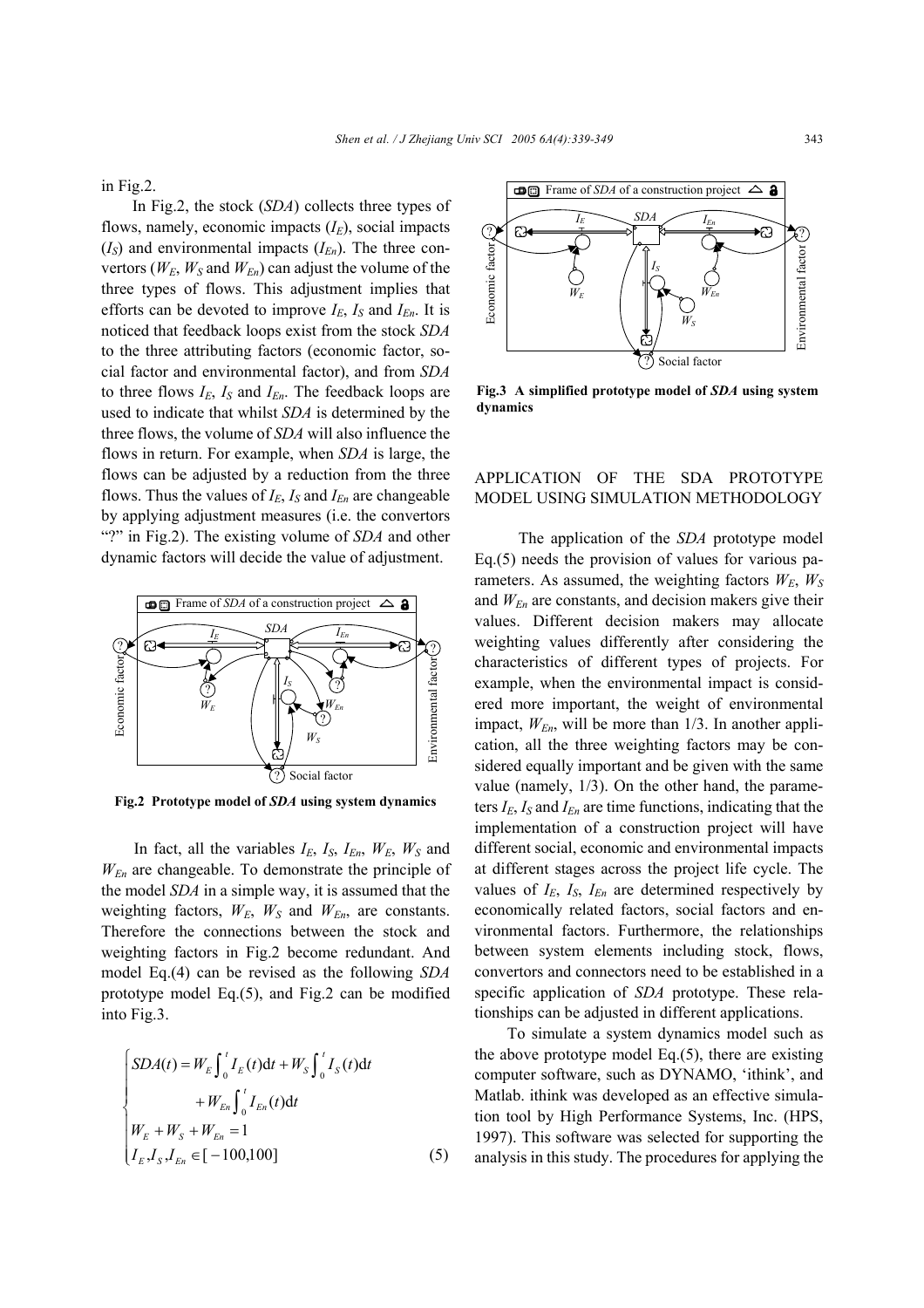software 'ithink' to the model Eq.(5) are presented in Fig.4.

A real-life case is used to demonstrate the application of the simulation procedures defined in Fig.4. The project in question, the FD NaCN Innovation Project, is located in Chongqing, China. It is a resettlement of a previous nitrogenous fertilizer plant, which was demolished due to the implementation of the Three Gorges Project. The new plant will be much larger in scale. The data used for application in this study are from the project feasibility study, which includes economic, social, environmental, and technical assessments.



**Fig.4 Procedures for simulating** *SDA* **prototype model using system dynamics**

## **Defining a construction project life cycle**

According to the feasibility study of the FD NaCN Innovation Project, the project life cycle is defined to include (I) inception stage  $(1/4 \text{ year})$ ;  $(II)$ construction stage (1 year); (III) commission stage  $(1/4 \text{ year})$ ;  $(IV)$  operation stage  $(10 \text{ years})$ ; and  $(V)$ demolition stage (1/4 year). The time framework of the project life cycle is graphically shown in Fig.5.

| 0 <sub>1</sub> | 56 |              | 46 47 Time (1/4 y) |
|----------------|----|--------------|--------------------|
|                |    | $\mathbf{N}$ |                    |

I: Inception stage; II: Construction stage; III: Commission stage; IV: Operation stage; V: Demolition stage

**Fig.5 The life cycle of FD NaCN Innovation Project**

# **Identifying the indicators for assessing project performance**

The project performance is assessed from three aspects, namely, economic performance (*E*), social performance (*S*) and environmental performance (*En*). Referring to the project feasibility study, the indicators for assessing the project performance are identified as shown in Table 2.

## **Defining the feedbacks in the** *SDA* **prototype model**

In the *SDA* prototype model shown in Fig.3, the feedbacks indicate that the stock *SDA* and project performance flows will interact with each other. For example, if *SDA* value is reduced and becomes lower than specification, actions or measures will be taken to reduce out-flows (negative impacts) or to increase the in-flows (the positive impacts). If *SDA* is very high, increase of certain level of negative impacts (out-flows) may be allowed, and management efforts

|  | Table 2 Project performance indicators through a project's life cycle |  |  |
|--|-----------------------------------------------------------------------|--|--|
|--|-----------------------------------------------------------------------|--|--|

| Stage |                |                 | Project performance indicators                                                                |
|-------|----------------|-----------------|-----------------------------------------------------------------------------------------------|
|       | Economic $(E)$ | Social $(S)$    | Environmental $(En)$                                                                          |
|       | CF.            | CRC. PS         | Bio-diversity                                                                                 |
|       | <b>CF</b>      | EOPMI,CECE, WCR | Air (including $SO_2$ , $CO_2$ , TSP, NO), Water (including pH, SS, BOD <sub>5</sub> ), Noise |
| Ш     | <b>CF</b>      | CC, SoS         |                                                                                               |
| IV    | CF             | PF, EOPMI, CECE | Air (including $SO_2$ , $CO_2$ , TSP, NO), Water (including pH, SS, $BOD_5$ ), Noise          |
| V     | CF.            | PS              | Waste, RM, Toxicant                                                                           |

BOD<sub>5</sub>: Biological oxygen demand within a sealed container at 20 °C; CC: Community communication; CECE: Comprehensive energy consumption efficiency; CF: Cash flow; CRC: Consumption ratio of cropland; EOPMI: Employment opportunity per 1 million (RMB) investments; PF: Provision of fertilizer; PS: Public safety; RM: Recycled materials; SoS: Society safety; SS: Suspended solid; TSP: Total suspended particulate; WCR: Water consumption ration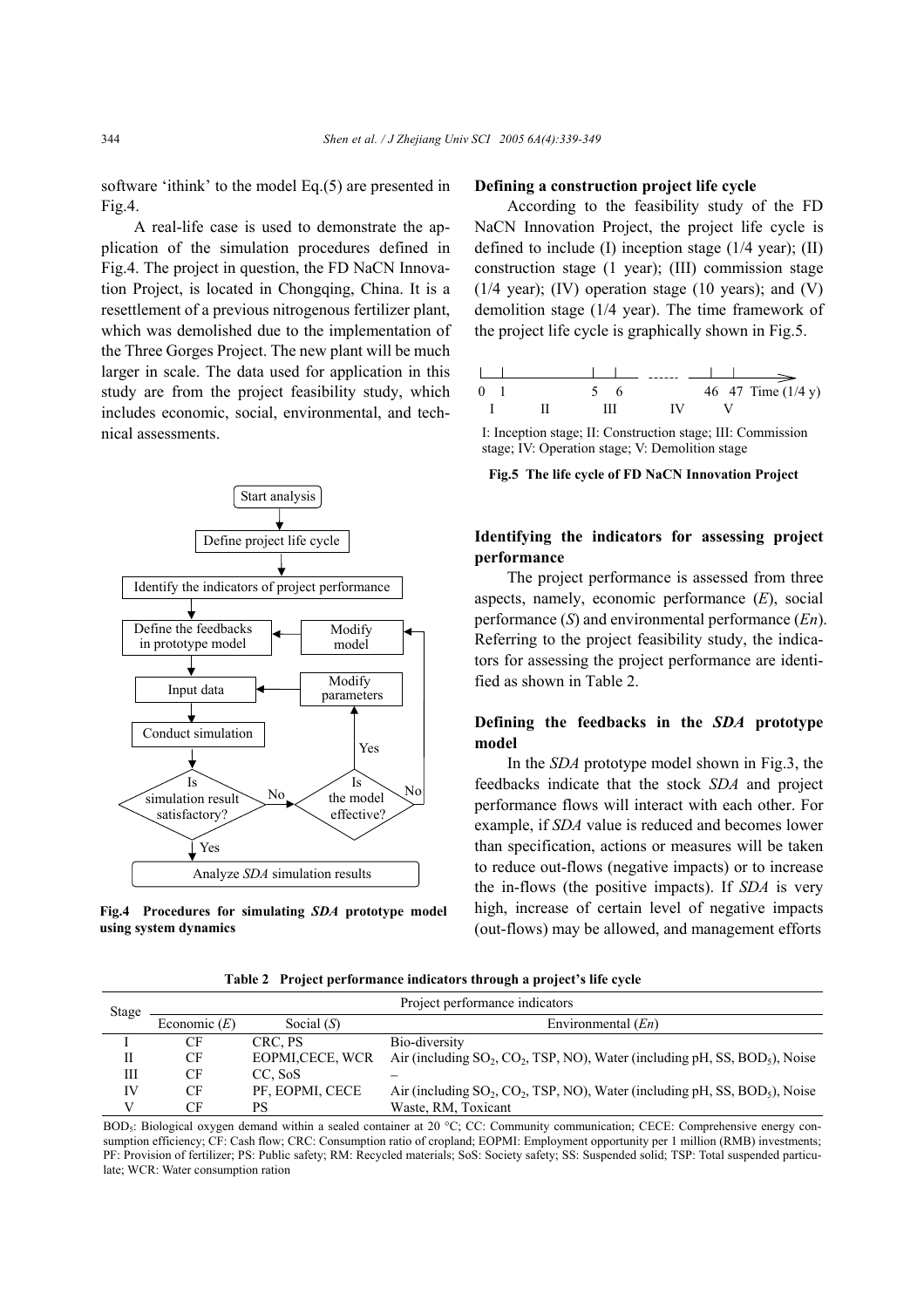can be allowed to focus on economic aspects.

For FD NaCN Innovation Project, when *SDA* is less than its lower limit, denoted by *L4SDA* (with "*L4*" denoting "lower limit for"), an adjustment *LA* ("lower limit adjustment") will be applied to reduce the negative impacts (out-flows) and increase the positive impacts (in-flows). On the other hand, when *SDA* is more than its upper limit, denoted by *U4SDA* (with "*U4*" denoting "upper limit for"), an adjustment *UA* ("upper limit adjustment") will be applied to allow for certain negative impacts (out-flows) and reduce the positive impacts (in-flows). In a simulated environment, for example, assume that *L4SDA*=−50 and *LA*=15% are applied. When *SDA*<−50, the convertors will decrease 15% from those negative impacts and increase 15% from those positive flows. These adjustment values will be applied to all five stages across the project life cycle. The processes of adjusting *SDA* value in the prototype are graphically presented in Fig.6.

There are other codes used in Fig.6. For examples, *I4E*, *II4E*, *III4E*, *IV4E* and *V4E* denote respectively the economic impact of the project at stage 1, 2, 3, 4, and 5; *I4S*, *II4S*, *III4S*, *IV4S* and *V4S* denote respectively the social impact at stage 1, 2, 3, 4, and 5; *I4En*, *II4En*, *III4En*, *IV4En* and *V4En* denote respectively the environmental impact at stage 1, 2, 3, 4, and 5; *I4E0*, *II4E0*, *III4E0*, *IV4E0*, and *V4E0* denote respectively the initial values of *I4E*, *II4E*, *III4E*, *IV4E* and *V4E*; *I4S0*, *II4S0*, *III4S0*, *IV4S0*, and *V4S0* denote respectively the initial values of *I4S*, *II4S*, *III4S*, *IV4S* and *V4S*; *I4En0*, *II4En0*, *III4En0*, *IV4En0*, and *V4En0* denote respectively the initial values of *I4En*, *II4En*, *III4En*, *IV4En* and *V4En*.

For processing the simulation analysis on the model, all the initial values need to be provided.

## **Data inputting**

According to the project feasibility study report, the total investment of the project development is RMB 50 million. The operation of the project is expected to produce NaCN with annual production of 4000 tons. The total land occupied by the plant is  $30000 \text{ m}^2$ . The annual coal consumption is expected to be 13663 tons during the project operation period. In order to collect the initial values of these parameters, an interview with project client was conducted, and the results are shown in Table 3. In fact, the initial

values of impact parameters are affected by many factors, and they can be revised as needed.



**Fig.6 Modeling** *SDA* **for FD NaCN innovation project**

**Table 3 The initial values of project performance indicators for FD NaCN Innovation Project** 

| Stage | Period<br>(1/4 y) | Economic<br>(E)      | Social<br>(S)     | Environ-<br>mental $(En)$ |
|-------|-------------------|----------------------|-------------------|---------------------------|
| I     | (0, 1]            | $-10$<br>(I4E0)      | $-60$<br>(I4S0)   | $-50$<br>(I4En0)          |
| П     | (1, 5]            | $-100$<br>(II4E0)    | $+50$<br>(II4S0)  | $-80$<br>(II4En0)         |
| Ш     | (5, 6]            | $\theta$<br>(III4E0) | $-20$<br>(III4S0) | 0<br>(III4En0)            |
| IV    | (6, 46]           | $+60$<br>(IV4E0)     | $+30$<br>(IV4S0)  | $-70$<br>(IV4En0)         |
| V     | (46, 47]          | $+10$<br>(V4E0)      | $-50$<br>(V4S0)   | $-100$<br>(V4En0)         |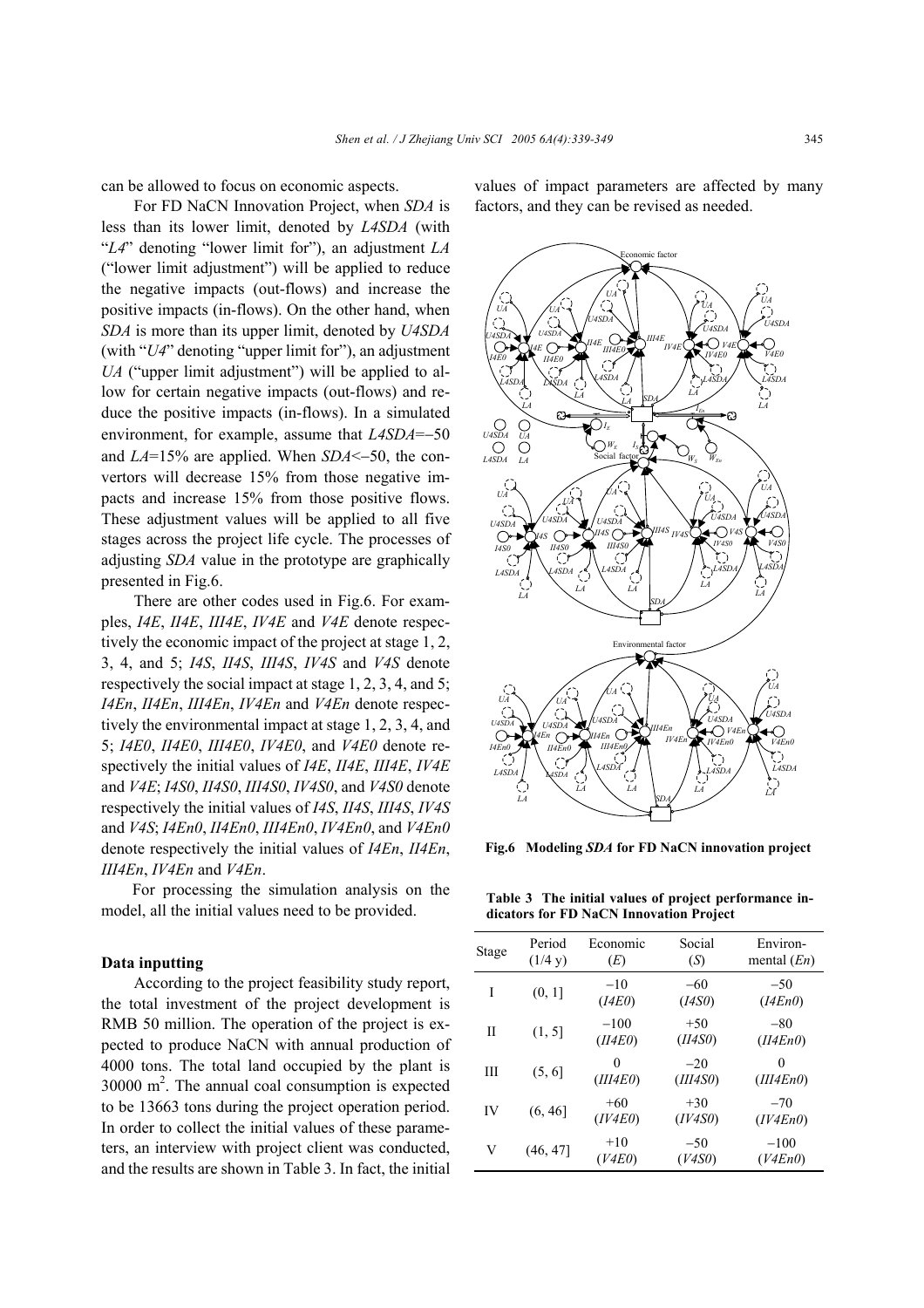Concerning weighting parameters ( $W_E$ ,  $W_S$ ,  $W_{En}$ ), four scenarios are considered: (1)  $W_E = W_S = W_{En} = 1/3$ , indicating that the economic, social and environmental impacts are considered as equally important; (2)  $W_E=1/2$ ,  $W_S=W_{En}=1/4$ , considering that the economic impact is more important than social and environmental impacts; (3)  $W_S=1/2$ ,  $W_E=W_{En}=1/4$ , considering that the social impact is more important than economic and environmental impacts; and (4)  $W_{En}$ =1/2,  $W_F$ = $W_S$ =1/4, considering that the environmental impact is more important than economic and social impacts. For the control limit, the lower limit *L4SDA*=−50 and the upper limit *U4SDA*=100 are adopted. The adjustment values *LA*=15% and *UA*=10% are used. To simplify the demonstration, it is assumed that the parameters *L4SDA*, *U4SDA*, *LA* and *UA* are constants across the project life cycle. The values of these parameters are summarized in Table 4.

**Table 4 The values of SDA prototype model parameters for FD NaCN Innovation Project** 

| Item       | Values                                 |
|------------|----------------------------------------|
| Scenarios  | (1) $W_F = W_S = W_{F_R} = 1/3$        |
|            | (2) $W_F=1/2$ , $W_S=W_{F_R}=1/4$      |
|            | (3) $W_s=1/2$ , $W_F=W_{F_n}=1/4$      |
|            | (4) $W_{Fn} = 1/2$ , $W_F = W_S = 1/4$ |
| Parameters | $LA = 15\%$                            |
|            | $L4SDA = -50$                          |
|            | $U/4=10\%$                             |
|            | $U4SDA = +100$                         |
|            |                                        |

*LA*: Lower limit adjustment; *L4SDA*: Lower limit for SDA; *UA*: Upper limit adjustment; *U4SDA*: Upper limit for *SDA*

### **Processing simulation**

The data defined in the above discussion enables us to conduct the simulation through the model Eq.(5). The functions in Eq.(5) can be established by inputting the data in Table 3:

$$
I_E(t) = \begin{cases}\n-10 & t \in (0,1] \\
-100 & t \in (1,5] \\
0 & t \in (5,6] \\
60 & t \in (6,46] \\
10 & t \in (46,47]\n\end{cases}
$$
\n(6)\n  
\n
$$
I_S(t) = \begin{cases}\n-60 & t \in (0,1] \\
50 & t \in (1,5] \\
-20 & t \in (5,6] \\
30 & t \in (6,46] \\
-50 & t \in (46,47]\n\end{cases}
$$
\n(7)

$$
I_{En}(t) = \begin{cases}\n-50 & t \in (0,1] \\
-80 & t \in (1,5] \\
0 & t \in (5,6] \\
-70 & t \in (6,46] \\
-100 & t \in (46,47]\n\end{cases}
$$
\n(8)

When Eqs. $(6)$   $\sim$  (8) and the parameter values in Table 4 are inputted to the software 'ithink', simulation results are outputted. The core formulae of using the software 'ithink' in this application are listed in the Appendix A. The simulation results on the value *SDA* are given in Table 5 and presented graphically in Fig.7.



(1) Scenario one:  $W_E = W_S = W_{En} = 1/3$ ; (2) Scenario two:  $W_E=1/2$ ,  $W_S=W_{En}=1/4$ ; (3) Scenario three:  $W_S=1/2$ ,  $W_E = W_{En} = 1/4$ ; (4) Scenario four:  $W_{En} = 1/2$ ,  $W_E = W_S = 1/4$ 

**Fig.7 Simulation results on SDA for FD NaCN Innovation** 

#### **Discussion of the simulation results**

The following discussions are based on the simulation results presented in Table 5 and Fig.7.

1. Scenario one:  $W_E = W_S = W_{En} = 1/3$ 

Curve 1 in Fig.7 represents the simulation results of the value *SDA* for the project FD NaCN Innovation Project when the scenario  $W_E = W_S = W_{En} = 1/3$  is considered. It can be seen that Curve 1 is flat, indicating that the sustainability development ability of the project is relatively consistent across the project life cycle. According to Table 5, the value of *SDA* is 78.29 at the end of the project life cycle. This implies that the project is acceptable from the viewpoint of sustainability attainment across the project life cycle when the decision-maker gives equal weights to the economic, social and environmental impacts of the project.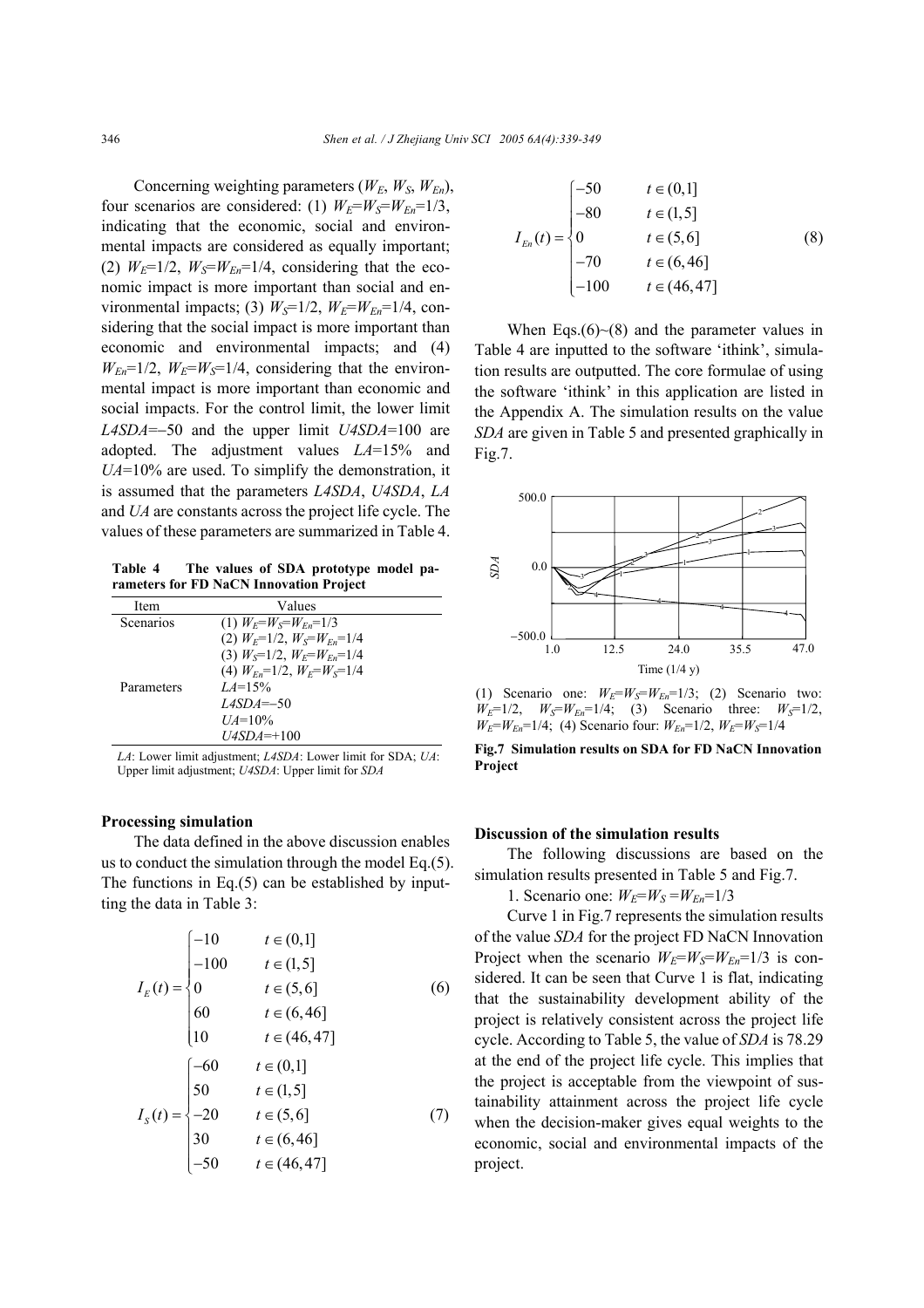**Table 5 Simulation results of** *SDA* **for FD NaCN Innovation Project** 

| Time                    | Scnario   | Scenario  | Scenario | Scenario  |
|-------------------------|-----------|-----------|----------|-----------|
| (1/4 y)                 | (1)       | (2)       | (3)      | (4)       |
| 1                       | 0.00      | 0.00      | 0.00     | 0.00      |
| $\overline{\mathbf{c}}$ | $-32.50$  | $-43.75$  | $-11.25$ | $-42.50$  |
| 3                       | $-70.08$  | $-91.97$  | $-31.25$ | $-86.28$  |
| $\overline{4}$          | $-101.92$ | $-137.09$ | $-51.25$ | $-127.16$ |
| 5                       | $-133.75$ | $-182.22$ | $-60.75$ | $-168.03$ |
| 6                       | $-145.96$ | $-196.69$ | $-69.5$  | $-181.44$ |
| $\boldsymbol{7}$        | $-136.37$ | $-176.56$ | $-56.91$ | $-185.41$ |
| 8                       | $-121.71$ | $-148.31$ | $-40.84$ | $-189.28$ |
| 9                       | $-107.04$ | $-120.06$ | $-28.34$ | $-193.16$ |
| 10                      | $-92.37$  | $-91.81$  | $-15.84$ | $-197.03$ |
| 11                      | $-77.71$  | $-63.56$  | $-3.34$  | $-200.91$ |
| 12                      | $-63.04$  | $-39.44$  | 9.16     | $-204.78$ |
| 13                      | $-48.37$  | $-19.44$  | 21.66    | $-208.66$ |
| 14                      | $-41.71$  | 0.56      | 34.16    | $-212.53$ |
| 15                      | $-35.04$  | 20.56     | 46.66    | $-216.41$ |
| 16                      | $-28.37$  | 40.56     | 59.16    | $-220.28$ |
| 17                      | $-21.71$  | 60.56     | 71.66    | $-224.16$ |
| 18                      | $-15.04$  | 80.56     | 84.16    | $-228.03$ |
| 19                      | $-8.37$   | 100.56    | 96.66    | $-231.91$ |
| 20                      | $-1.71$   | 115.06    | 106.78   | $-235.78$ |
| 21                      | 4.96      | 129.56    | 114.53   | $-239.66$ |
| 22                      | 11.63     | 144.06    | 122.28   | $-243.53$ |
| 23                      | 18.29     | 158.56    | 130.03   | $-247.41$ |
| 24                      | 24.96     | 173.06    | 137.78   | $-251.28$ |
| 25                      | 31.63     | 187.56    | 145.53   | $-255.16$ |
| 26                      | 38.29     | 202.06    | 153.28   | $-259.03$ |
| 27                      | 44.96     | 216.56    | 161.03   | $-262.91$ |
| 28                      | 51.63     | 231.06    | 168.78   | $-266.78$ |
| 29                      | 58.29     | 245.56    | 176.53   | $-270.66$ |
| 30                      | 64.96     | 260.06    | 184.28   | $-274.53$ |
| 31                      | 71.63     | 274.56    | 192.03   | $-278.41$ |
| 32                      | 78.29     | 289.06    | 199.78   | $-282.28$ |
| 33                      | 84.96     | 303.56    | 207.53   | $-286.16$ |
| 34                      | 91.63     | 318.06    | 215.28   | $-290.03$ |
| 35                      | 98.29     | 332.56    | 223.03   | $-293.91$ |
| 36                      | 102.29    | 347.06    | 230.78   | $-297.78$ |
| 37                      | 103.63    | 361.56    | 238.53   | $-301.66$ |
| 38                      | 104.96    | 376.06    | 246.28   | $-305.53$ |
| 39                      | 106.29    | 390.56    | 254.03   | $-309.41$ |
| 40                      | 107.63    | 405.06    | 261.78   | $-313.28$ |
| 41                      | 108.96    | 419.56    | 269.53   | $-317.16$ |
| 42                      | 110.29    | 434.06    | 277.28   | $-321.03$ |
| 43                      | 111.63    | 448.56    | 285.03   | $-324.91$ |
| 44                      | 112.96    | 463.06    | 292.78   | $-328.78$ |
| 45                      | 114.29    | 477.56    | 300.53   | $-332.66$ |
| 46                      | 115.63    | 492.06    | 308.28   | $-336.53$ |
| 47                      | 78.29     | 468.13    | 270.66   | $-375.19$ |

2. Scenario two:  $W_F=1/2$ ,  $W_S=W_{En}=1/4$ 

Curve 2 in Fig.7 gives the simulation results when it is assumed that  $W_E=1/2$  and  $W_S=W_{En}=1/4$ . It can be seen that the value *SDA* increases when the project proceeds. According to Table 5, *SDA* is 468.13 by the end of the project life. It indicates that the sustainability of this project is very good when the economic impacts are given higher weights than those given to social and environmental impacts. In fact, it was found from the discussion with the project client that much higher weight was given to the economic impacts of the project. This project can be considered feasible and good in contributing to the attainment of sustainable development.

3. Scenario three:  $W_S = 1/2$ ,  $W_E = W_{En} = 1/4$ 

When the scenario of  $W_S=1/2$ , and  $W_E=W_{En}=1/4$ is considered, the simulation results are generated and represented by Curve 3 in Fig.7. It can be seen that the value of *SDA* increases when the project proceeds, but the slope of the increase is lower compared to the results in scenario two. By the end of the project life cycle, the value *SDA* is 270.66, indicating that the sustainability of this project is good and acceptable when the social impacts of the project are given higher weights than that given to economic and environmental impacts.

4. Scenario four:  $W_{En} = 1/2$ ,  $W_E = W_S = 1/4$ 

Curve 4 in Fig.7 represents the *SDA* simulation results when it is considered that  $W_{En} = 1/2$ , and  $W_E = W_S = 1/4$ . It can be seen that the *SDA* decreases when the project proceeds. According to Table 5, the value of *SDA* by the end of the project life is −375.19. It indicates that the sustainability of this project is very poor when the environmental impacts of the project are given higher weight. This project may not be acceptable in an environment where environmental protection is emphasized or have higher priority.

Furthermore, the parameters in the prototype model 5, including *WE*, *WS*, *WEn*, *L4SDA*, *LA*, *U4SDA* and *UA*, can be provided with different values based on the project conditions, project nature and client requirements. Sensitivity analysis can be conducted by applying different values of these parameters. Assuming that the parameters *L4SDA*, *U4SDA* and *UA* retain their values (namely, *L*4*SDA*=−50, *U4SDA*=+100 and *UA*=10%), the weighting parameters are  $W_E = W_S = 1/4$  and  $W_{En} = 1/2$ . Sensitivity analysis can then be conducted by changing the value of the parameter *LA* to 5%, 10%, 15%, 20%, and 25%. The simulation results of the sensitivity analysis generated accordingly are shown in Fig.8. It can be seen that the value *SDA* of the project will be improved when *LA* increases. In fact, the value *SDA*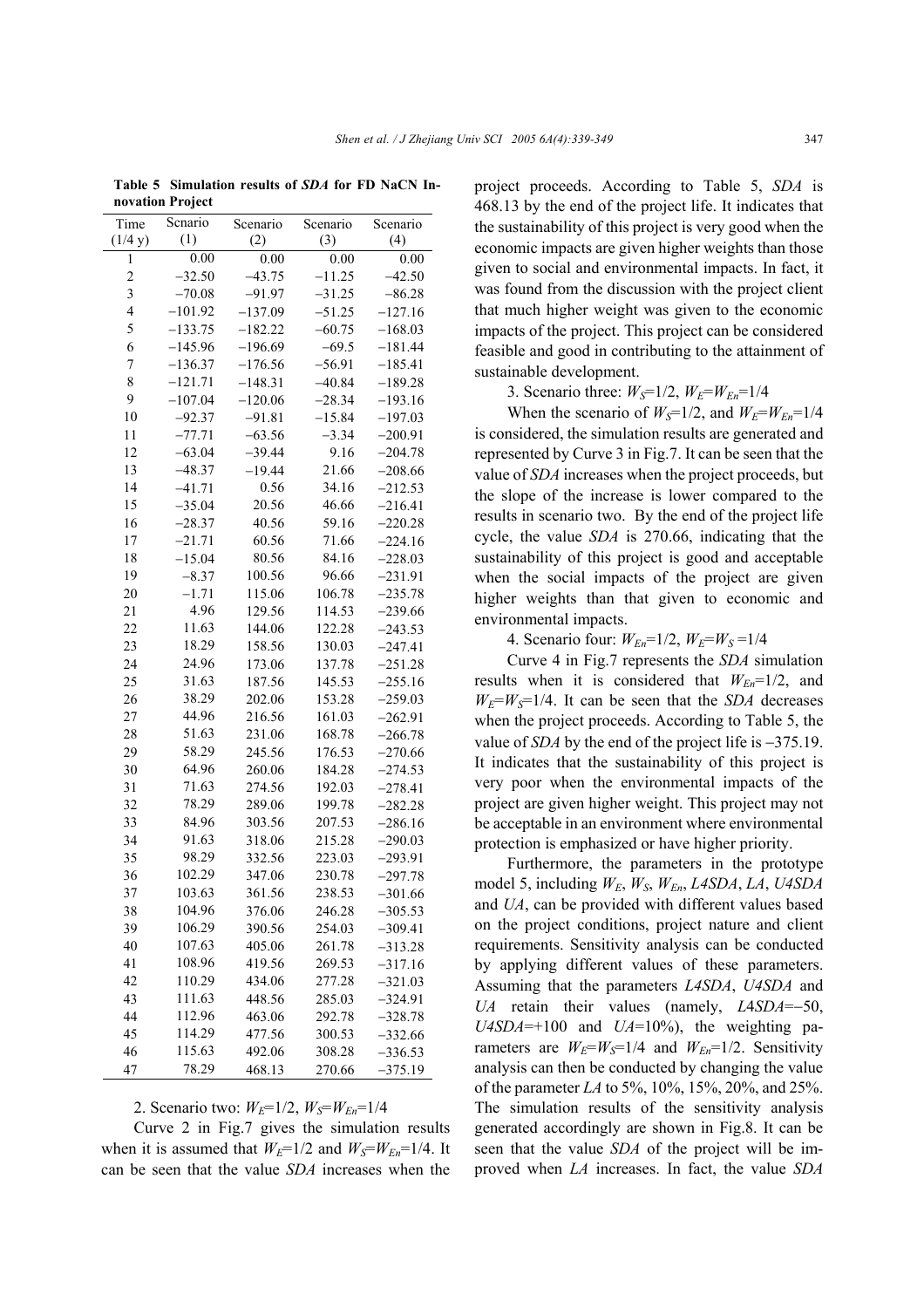becomes positive and the project becomes feasible when *LA* assumes the value of 25%.



1 for *LA*=5%; 2 for *LA*=10%; 3 for *LA*=15%; 4 for *LA*=20%; 5 for *LA*  $=25%$ 



## **CONCLUSION**

There is a pressing need to find ways of improving the contribution of construction projects to the attainment of sustainable development. As the level of such contribution is now considered to be an important criterion in determining the feasibility of a construction project, it is important to find a mechanism to measure the level of this contribution. A prototype model proposed in this study provides a method to assess the contribution of a construction project to sustainable development, by measuring the sustainable development ability (*SDA*). The simulation model presented in this paper shows that a project's contribution to sustainable development can change largely due to the impact of various dynamic variables throughout its life cycle. This indicates that the sustainability attainment from implementing a construction project can be improved by properly controlling the various dynamic variables. A system dynamics approach was applied to help analysis of the prototype. It can be seen that through a simulation process, the *SDA* prototype model is appropriate for assessing the dynamic impact of a construction project on economic development, social development and environmental development. By using the prototype, sensitivity analysis on the dynamic impacts of a project on sustainability attainment can also be undertaken. Simulation results and sensitivity analysis can provide a wide range of information to help with the decision-making process when considering the feasibility of implementing a construction project.

The procedures for applying the *SDA* prototype model have been formulated and their effectiveness has been demonstrated by applying them to a real-life case. From the case, it was found that when different weightings for the three sustainable development contributors are applied, the sustainability attainment is different. This study provided an approach to assessing a construction project's sustainability, which can be used as reference for further study into improving the sustainability of construction projects.

#### **References**

- Adeli, H., Karim, A., 1997. Scheduling-cost optimization and neural dynamics model for construction. *Journal of Construction Engineering and Management*, **123**(4): 450-458.
- Brochner, J., Ang, G.K.I., Fredriksson, G., 1999. Sustainability and the performance concept: encouraging innovative environmental technology in construction. *Building Research & Information*, **27**(6):367-372.
- Chritamara, S., Ogunlana, S.O., Bach, N.L., 2002. System dynamics modeling of design and build construction projects. *Construction Innovation*, **2**:269-295.
- CIB, 1998. Sustainable Development and the Future of Construction. CIB Report Publications, USA, p.5-7.
- CIB, 1999. Agenda on Sustainable Construction. CIB Report Publications, USA, p. 41-43.
- Dolol, H.K., Jaafarl, A., 2002. Toward a dynamic simulation model for strategic decision-making in life-cycle project management. *Project Management Journal*, **33**(4):23-38.
- EI-Rayes, K., Moselhi, O., 1999. Optimizing resource utilization for repetitive construction projects. *Journal of Construction Engineering and Management*, **127**(1):18-27.
- Ford, D.N., 1995. The Dynamic Project Management: An Investigation of the Impacts of Project Process and Coordination on Performance, PhD Thesis. MIT, USA.
- Heerwagen, J.H., 2000. Green building, organizational success and occupant productivity. *Building Research & Information*, **28**(5/6):351-367.
- Hill, R.C., Bowen, P.A., 1997. Sustainable construction: principles and a framework for attainment. *Journal of Construction Management and Economics*, **15**(3): 223-239.
- HPS (High Performance Systems, Inc.), 1997. Ithink Technical Documentation. High Performance Systems, Inc.
- Love, P.E.D., Holt, G.D., Shen, L.Y., Li, H., Irani, Z., 2002. Using systems dynamics to better understand change and rework in construction project management systems. *International Journal of Project Management*, **20**(6):425-436.
- MOC (Ministry of Construction, PRC), 1999. A Guide to Sustainable Development Construction in China. The Ministry of Construction, Beijing, PRC, p.27-30 (in Chinese).
- Mohapatra, P.K.J., 1994. Introduction to System Dynamics modeling, Sangam Books, London, p.25-43.
- Pena-More, F., Li, M., 1999. Dynamic planning and control methodology for design/build fast-track construction projects. *Journal of Construction Engineering and Management*, **127**(1):1-17.